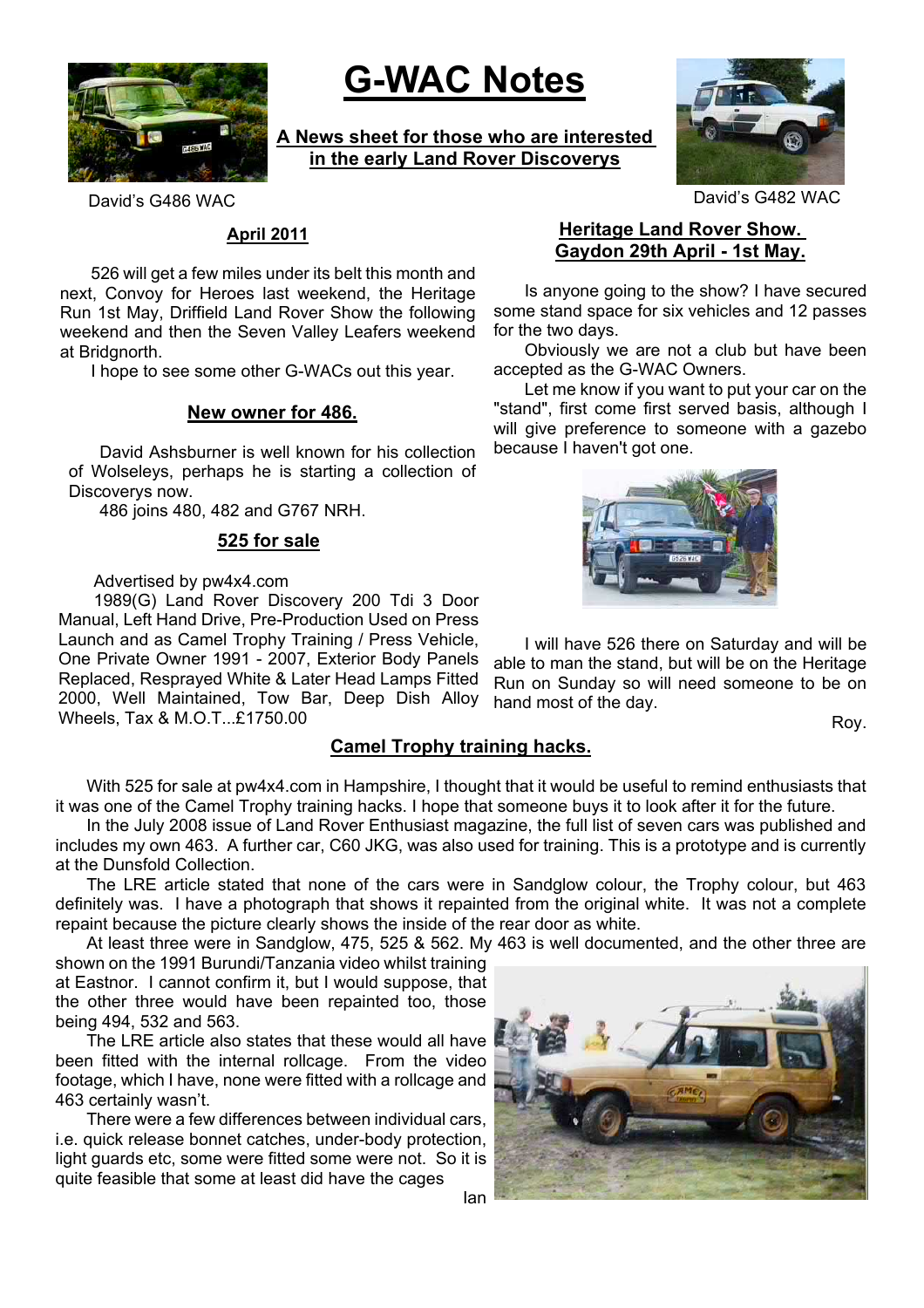G457WAC Mark Wheatley. G463WAC Ian Rawlings. G465WAC & G526WAC Roy Preston.<br>G469WAC & G524WAC CONDUCTED Ree Barnett. G469WAC & G524WAC G470WAC Frank Elson. G477WAC lan James. G478WAC<br>G480WAC. G482WAC & G486WAC David Ashburner. G480WAC, G482WAC & G486WAC G488WAC Clive Richfield G490WAC Rob Ivins. G510WAC Nick Prior. G511WAC Colin Crossley. G534WAC Nicholas Webb.

There were 86 cars registered on 01.10.89 from G451WAC to G537WAC, with the exception of G500WAC.

## **Other known Launch cars.**

G454WAC, G462WAC, G466WAC, G471WAC, G472WAC, G475WAC, G476WAC, G495WAC, G520WAC, G525WAC, G531WAC and G537WAC.

#### **Other G-WACs, pre-production and early cars**

| <b>B62 COH &amp; C60 JKG</b> | Phill Bashall (The Dunsfold Collection) |
|------------------------------|-----------------------------------------|
| C742HUH                      | Charles Whitaker.                       |
| G <sub>2</sub> KRT           | Owner not known.                        |
| G41 VHA                      | <b>Simon Tinkler</b>                    |
| G67 RYJ                      | Peter King                              |
| G226EAC                      | <b>Discovery Owners Club</b>            |
| G279WAC                      | Neal                                    |
| G302WAC                      | <b>Sandy Andrews</b>                    |
| G310WAC                      | Mark Simpson                            |
| G311WAC                      | Ivor Ramsden                            |
| G316WAC                      | David Cox                               |
| G401WAC                      | Owner not known.                        |
| G406WAC                      | <b>Andy Baker</b>                       |
| G410WAC                      | Robin Jeffery                           |
| G563WAC                      | David Spirett                           |
| G601WAC                      | <b>Richard Haynes</b>                   |
| G602WAC                      | Owner not known.                        |
| G603WAC                      | lan Redfern                             |
| G610WAC                      | John Stuart-Gray                        |
| G635WAC                      | Alec Gatherer                           |
| G640WAC                      | Owner not known.                        |
| G711YRY                      | <b>Peter Hares</b>                      |
| G757SGX                      | Paul Bishop                             |
| G767NRH                      | David Ashburner                         |
| G834FPR                      | Sue Virgin                              |
| <b>G892 VPM</b>              | M E Hall                                |
| G987LKU                      | <b>Andy Greer</b>                       |
| H776POJ                      | Duncan Campbell                         |
| H871EWK                      | <b>Mark Hardwick</b>                    |
| 3656 TW 24                   | Keith S L Daffern. (France)             |
| AZ-829-TJ                    | Raymond Bechetoille (France)            |
| Reg not yet known            | Roberto Blanchard (USA)                 |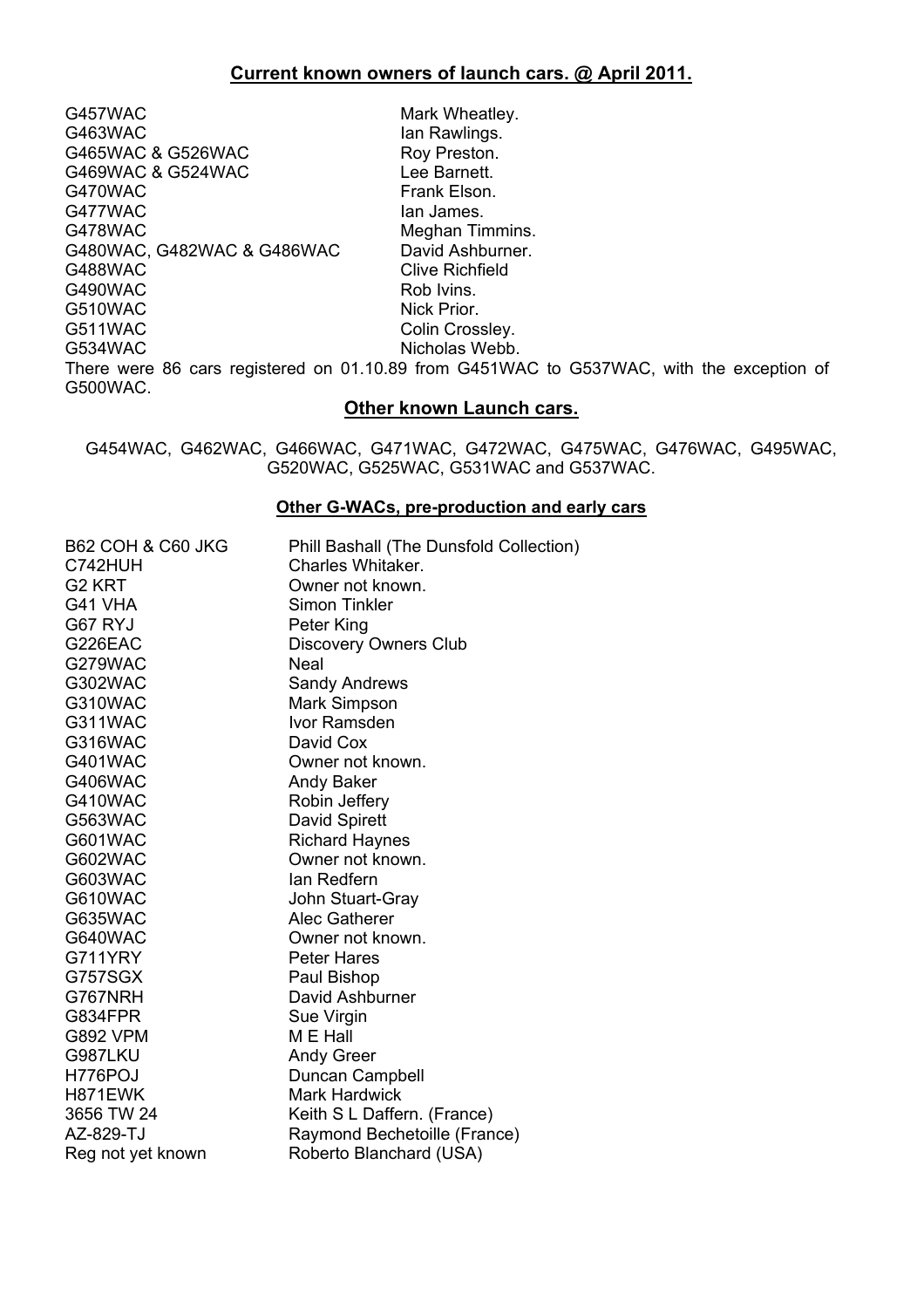#### **Factory open day November 1989**

I have been having a sort through some of my archive photographs and came across some information about an open day that I attended on 18th November 1989.

A competition had been held for employees who could win the use of a Discovery for two weeks. Additional prizes included two days at the launch at Plymouth on 30th and 31st October.

A flyer signed by Vincent Hammersley, External Affairs, was distributed to explain the family open days to be held in November, and tickets were issued.

Visitors were allowed to see the assembly facilities and my father and I went to see a car on the line that was just ready to be dropped onto its wheels.

A car in Camel Trophy colours was on show advertising the 1990 USSR event.

Included in my selection of photographs are pictures taken in August 1989 of two cars involved with the HET, (Hot Environmental Test), which were fitted with the 3.5 litre V8 fuel injected engine. The launch engine was the carburettor version and the Discovery did not receive the injection engine until 1990 when the Range Rover was fitted with the 3.9 litre version.

Charles Whitaker.